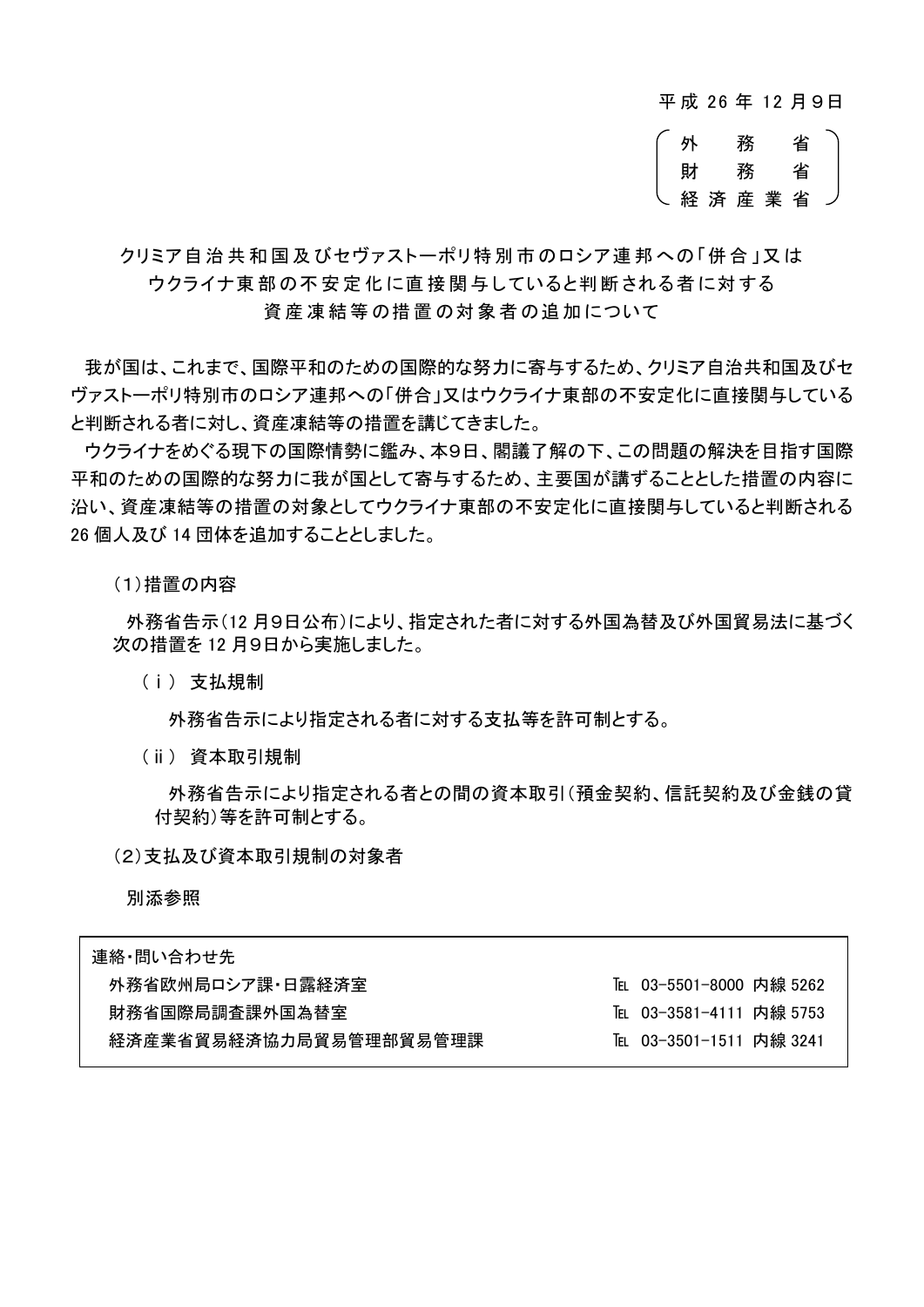#### 個人

## 41 ヴァレリ・カウロフ

Valery(Valeriy/Valerii) KAUROV 「ノヴォロシア共和国大統領」(自称) Self-proclaimed "President of the Republic of Novorussia" 生年月日:1956 年 4 月 2 日 出生地:オデッサ州(ウクライナ) Place of birth: Odessa(Odesa) Region(Ukraine)

42 フョードル・ベレジン

Fedor(Fedir) BEREZIN 「ドネツク人民共和国元国防次官」(自称) Self-proclaimed "Former Deputy Minister of Defense of the Donetsk People's Republic" 生年月日:1960 年 2 月 7 日 出生地:ドネツク州(ウクライナ) Place of birth: Donetsk Region(Ukraine)

43 セルゲイ・ズドリリューク

Sergey(Sergei/Serhiy/Serhii) ZDRILIUK(ZDRILYUK/ZDRYLIUK/ZDRYLYUK) 東ウクライナの武装勢力の指導者の一人(自称) One of the Leaders of armed groups in Eastern Ukraine(Self-proclaimed) 生年月日:1972 年 6 月 23 日 出生地:ヴィンニツァ州(ウクライナ) Place of birth: Vinnytsia Region(Ukraine)

44 ウラジーミル・アンチュフェエフ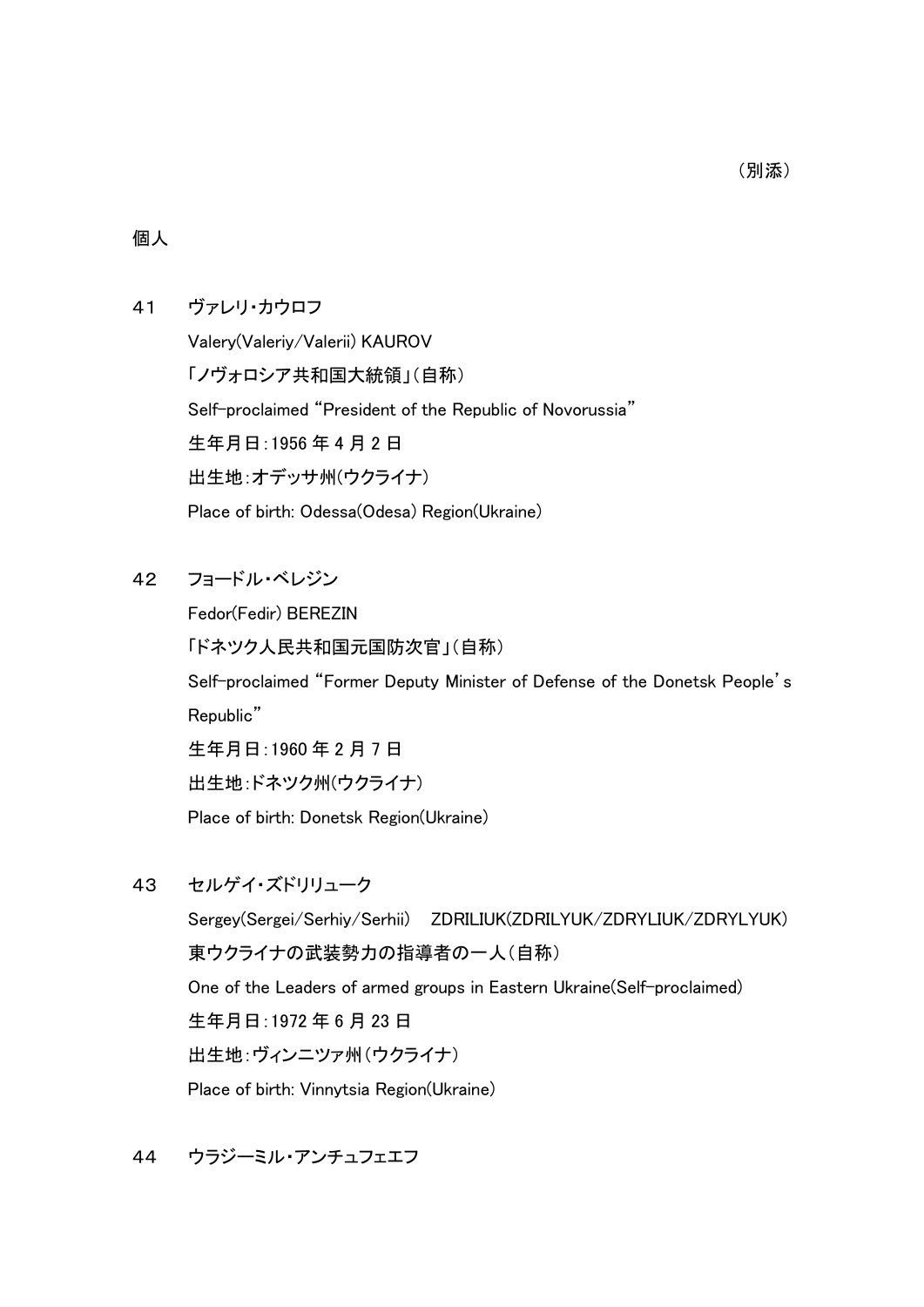Vladimir(Volodymyr) ANTYUFEYEV(ANTYUFEEV) 「ドネツク人民共和国第一副首相」(自称) Self-proclaimed "First Deputy Prime Minister of the Donetsk People's Republic" 生年月日:1951 年 2 月 19 日 出生地:ノヴォシビルスク州(ロシア) Place of birth: Novosibirsk Region(Russian Federation)

45 パヴェル・グバレフ

Pavel(Pavlo) GUBAREV(HUBARIEV/HUBAREV) 「ドンバス民兵長官」(自称)、「ノヴォロシア」指導者の一人(自称) Self-proclaimed "Head of Donbass People's Militia", One of the Leaders of "Novorussia"(Self-proclaimed) 生年月日:1983 年 2(3)月 10 日 出生地:ルハンスク州(ウクライナ) Place of birth: Luhansk(Lugansk) Region(Ukraine)

46 エカテリーナ(カテリーナ)・グバレヴァ

Ekaterina(Kateryna) GUBAREVA(HUBARIEVA/HUBAREVA) 「ドネツク人民共和国外相」(自称) Self-proclaimed "Minister of Foreign Affairs of the Donetsk People's Republic" 生年月日:1983 年 7 月 5 日 出生地:ヘルソン州(ウクライナ) Place of birth: Kherson Region(Ukraine)

47 オクサーナ・チグリナ

Oksana CHIGRINA(CHYHRYNA) 「ルハンスク人民共和国政府報道官」 (自称) Self-proclaimed "Spokesperson of the Luhansk(Lugansk) People's Republic" 生年月日:1981 年 7 月 23 日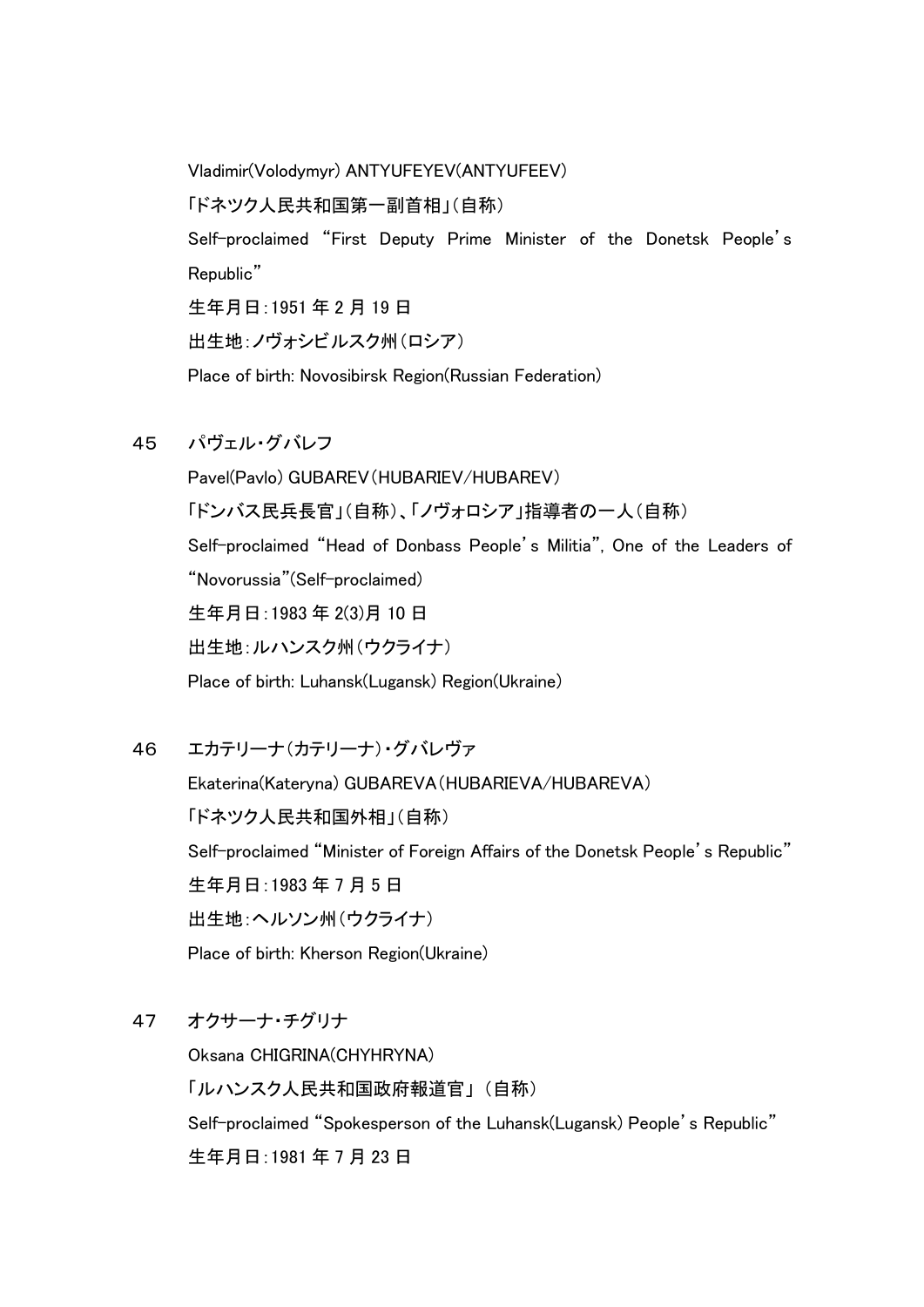### 48 ボリス・リトヴィノフ

Boris(Borys) LITVINOV(LYTVYNOV) 「ドネツク人民共和国最高会議議長」(自称) Self-proclaimed "Chairman of the Supreme Council of the Donetsk People's Republic" 生年月日:1954 年 1 月 13 日 出生地:ドネツク州(ウクライナ) Place of birth: Donetsk Region(Ukraine)

49 アレクサンドル・ザハルチェンコ

Aleksandr(Alexander/Oleksandr) ZAKHARCHENKO 「ドネツク人民共和国首長」(自称) Self-proclaimed "Head of the Donetsk People's Republic" 生年月日:1976 年 6 月 26 日 出生地:ドネツク州(ウクライナ) Place of birth: Donetsk Region(Ukraine)

#### 50 ウラジーミル・コノノフ

Vladimir(Volodymyr) KONONOV 「ドネツク人民共和国国防相」(自称) Self-proclaimed "Minister of Defense of the Donetsk People's Republic" 生年月日:1974 年 10 月 14 日 出生地:ルハンスク州(ウクライナ) Place of birth: Luhansk(Lugansk) Region(Ukraine)

#### 51 ミロスラフ・ルデンコ

Miroslav(Myroslav) RUDENKO 「ドンバス人民軍司令官」(自称) Self-proclaimed "Commander of Donbass(Donbas) People's Militia"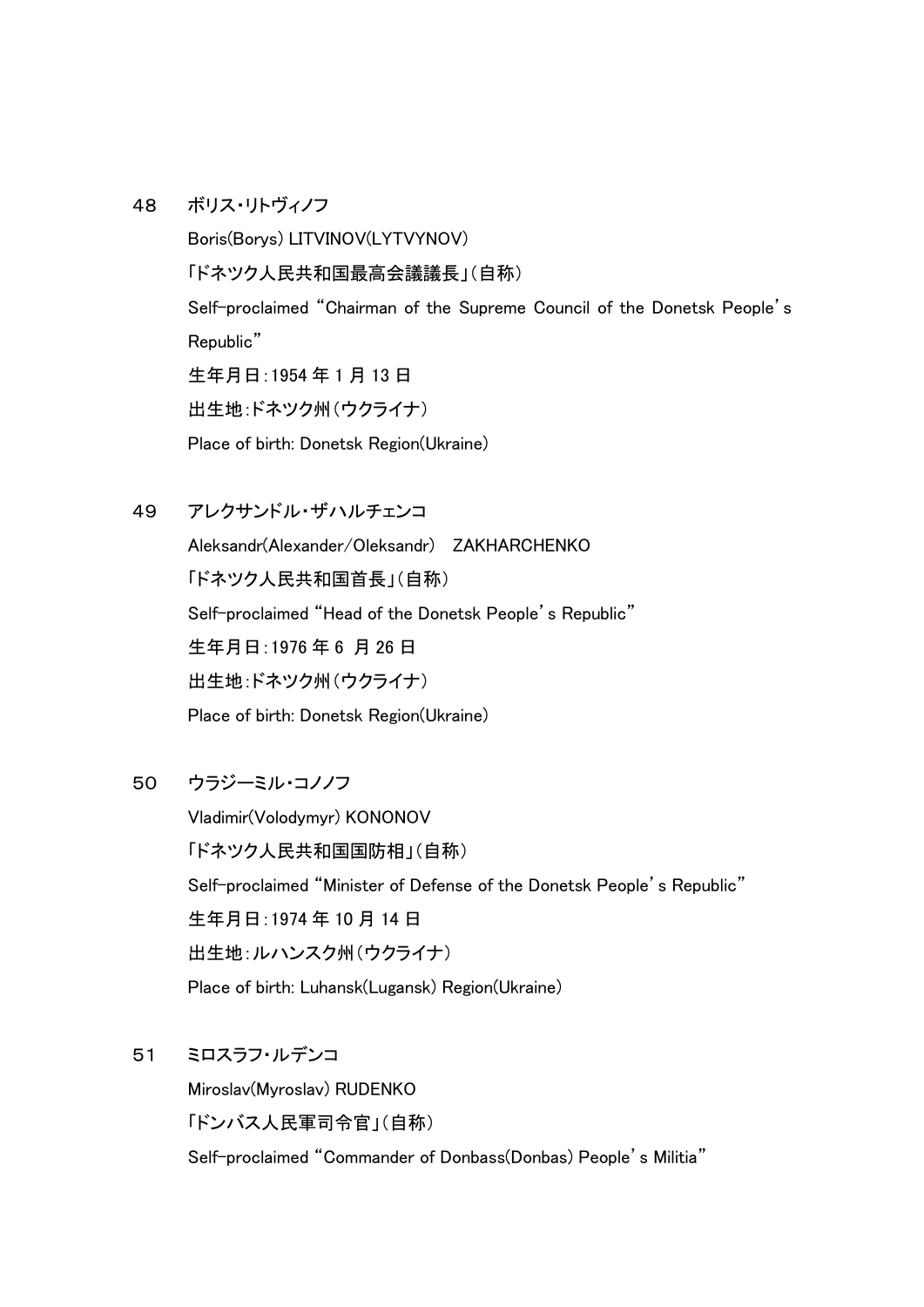生年月日:1983 年 1 月 21 日 出生地:ドネツク州 (ウクライナ) Place of birth: Donetsk Region(Ukraine)

# 52 ゲンナディ・ツィプカロフ

Gennadiy(Hennadii/Hennadiy) TSYPKALOV 「ルハンスク人民共和国首相」(自称) Self-proclaimed "Prime Minister of the Luhansk(Lugansk) People's Republic" 生年月日:1973 年 6 月 21 日 出生地:ロストフ州(ロシア) Place of birth: Rostov Region(Russian Federation)

# 53 アレクサンドル・カラマン

Aleksandr(Alexander/Oleksandr) KARAMAN 「ドネツク人民共和国副首相(社会問題担当)」(自称) Self-proclaimed "Deputy Prime Minister (for Social Issues) of Donetsk People's Republic" 生年月日:1956 年 7 月 26 日 出生地:モルドヴィア共和国(ロシア) Place of birth: Republic of Mordovia(Russian Federation)

54 セルゲイ・コジヤコフ

Sergey(Sergei/Serhiy/Serhii) KOZYAKOV(KOZ'YAKOV) 「元ルハンスク人民共和国中央選挙管理委員会委員長」(自称) Self-proclaimed "Former Chairman of the Central Electoral Commission of the Luhansk(Lugansk) People's Republic" 生年月日:1982 年 9 月 29 日

55 オレグ・アキモフ

Oleg(Oleh) AKIMOV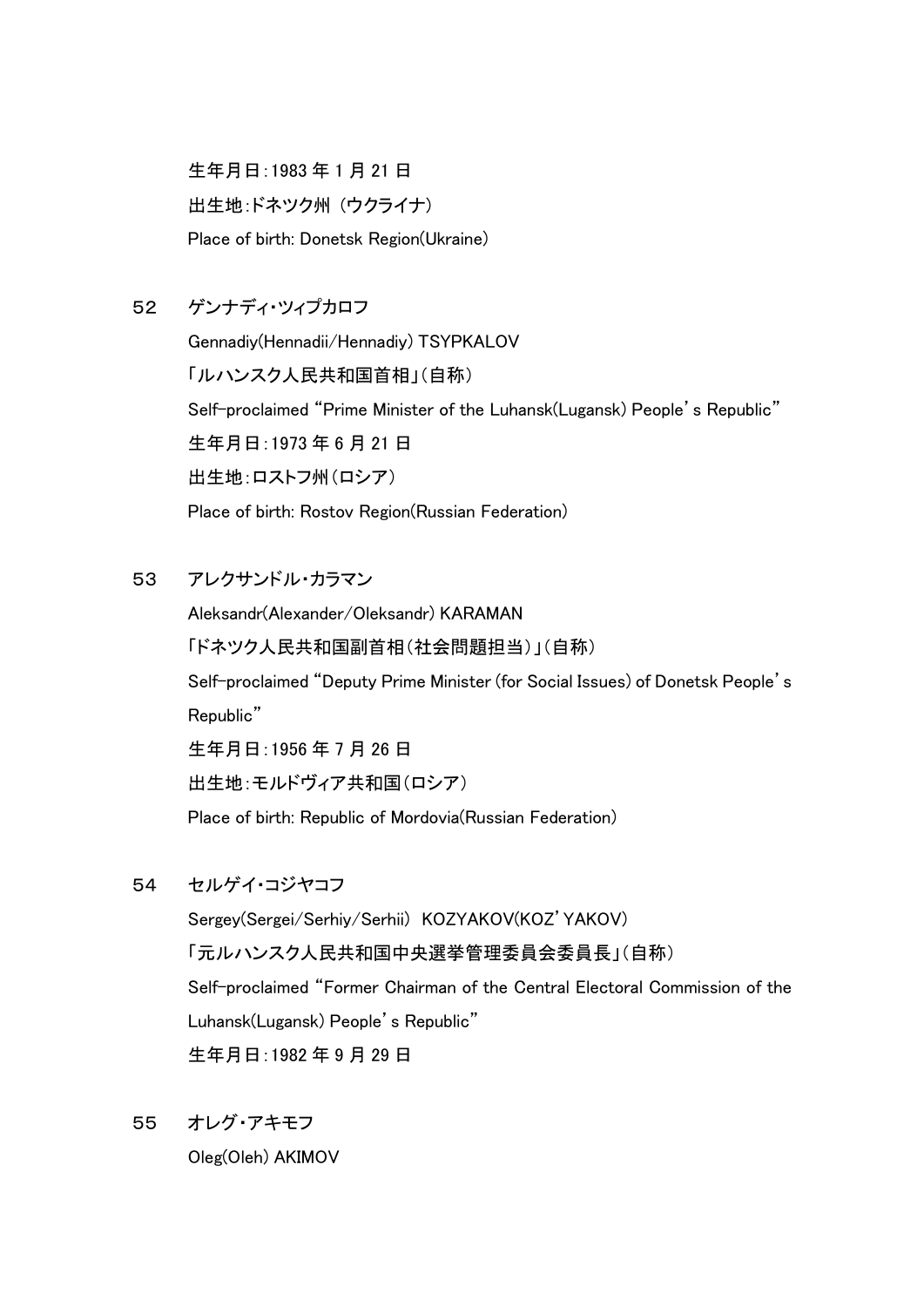「ルハンスク人民共和国議員」 (自称)

Self-proclaimed "Member of National Council of Luhansk(Lugansk) People's Republic"

生年月日:1981 年 9 月 15 日

56 ラリサ・アイラペチャン

Larisa(Larysa) AYRAPETYAN(AIRAPETYAN) 「ルハンスク人民共和国保健相」(自称) Self-proclaimed "Minister of Health of the Luhansk(Lugansk) People's Republic" 生年月日:1970 年 2 月 21 日

57 ユーリー・シヴォコネンコ

Yuriy(Yurii) SIVOKONENKO 「ドネツク人民共和国議会議員」(自称) Self-proclaimed "Member of National Council of Donetsk People's Republic" 生年月日:1957 年 8 月 7 日 出生地:ドネツク州(ウクライナ) Place of birth: Donetsk Region(Ukraine)

58 アレクサンドル・コフマン

Aleksandr(Alexander/Oleksandr) KOFMAN 「ドネツク人民共和国議会議員」(自称) Self-proclaimed "Member of National Council of Donetsk People's Republic" 生年月日:1977 年 8 月 30 日 出生地:ドネツク州(ウクライナ) Place of birth: Donetsk Region(Ukraine)

59 ラヴィル・ハリコフ Ravil KHALIKOV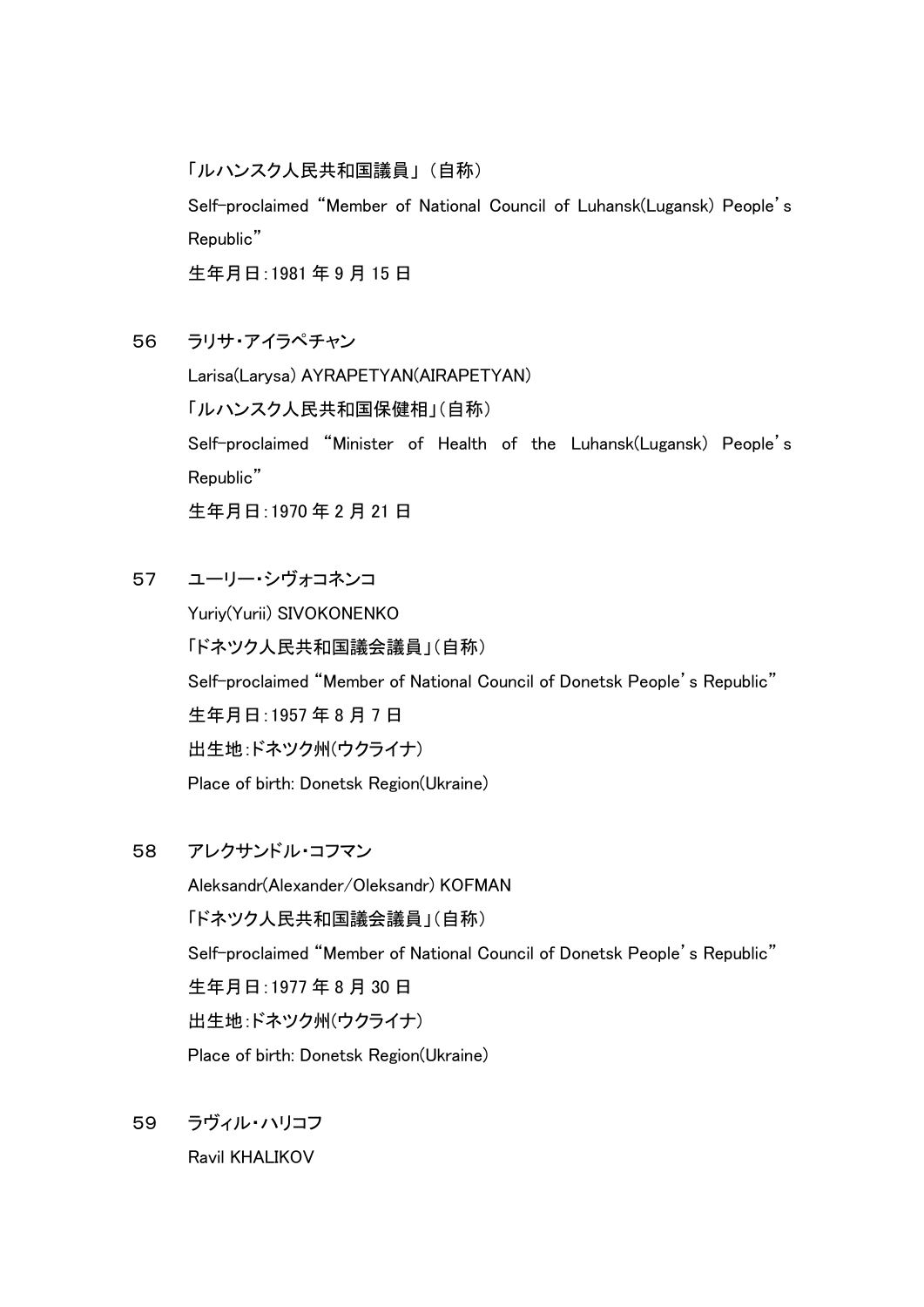「ドネツク人民共和国第一副首相」(自称) Self-proclaimed "First Deputy Prime Minister of the Donetsk People's Republic" 生年月日:1969 年 2 月 23 日 出生地:モルドヴィア共和国(ロシア) Place of birth: Republic of Mordovia(Russian Federation)

60 ドミトリー・セミョノフ

Dmitry(Dmitriy/Dmytro) SEMYONOV 「ルハンスク人民共和国副首相」(自称) Self-proclaimed "Deputy Prime Minister of the Luhansk(Lugansk) People's Republic" 生年月日:1963 年 2 月 3 日 出生地:モスクワ市(ロシア)

Place of birth: Moscow City(Russian Federation)

61 オレグ・ブグロフ

Oleg(Oleh) BUGROV

「ルハンスク人民共和国国防相」(自称)

Self-proclaimed " Minister of Defense of the Luhansk(Lugansk) People's Republic"

62 レシャ・ラプテヴァ

Lesya LAPTEVA

「ルハンスク人民共和国教育科学文化宗教相」(自称)

Self-proclaimed "Minister of Education, Science, Culture and Religion of the Luhansk(Lugansk) People's Republic"

# 63 エヴゲーニ・ミハイロフ

Yevgeniy(Yevhen/ Evgeny) MIKHAYLOV(MYKHAYLOV)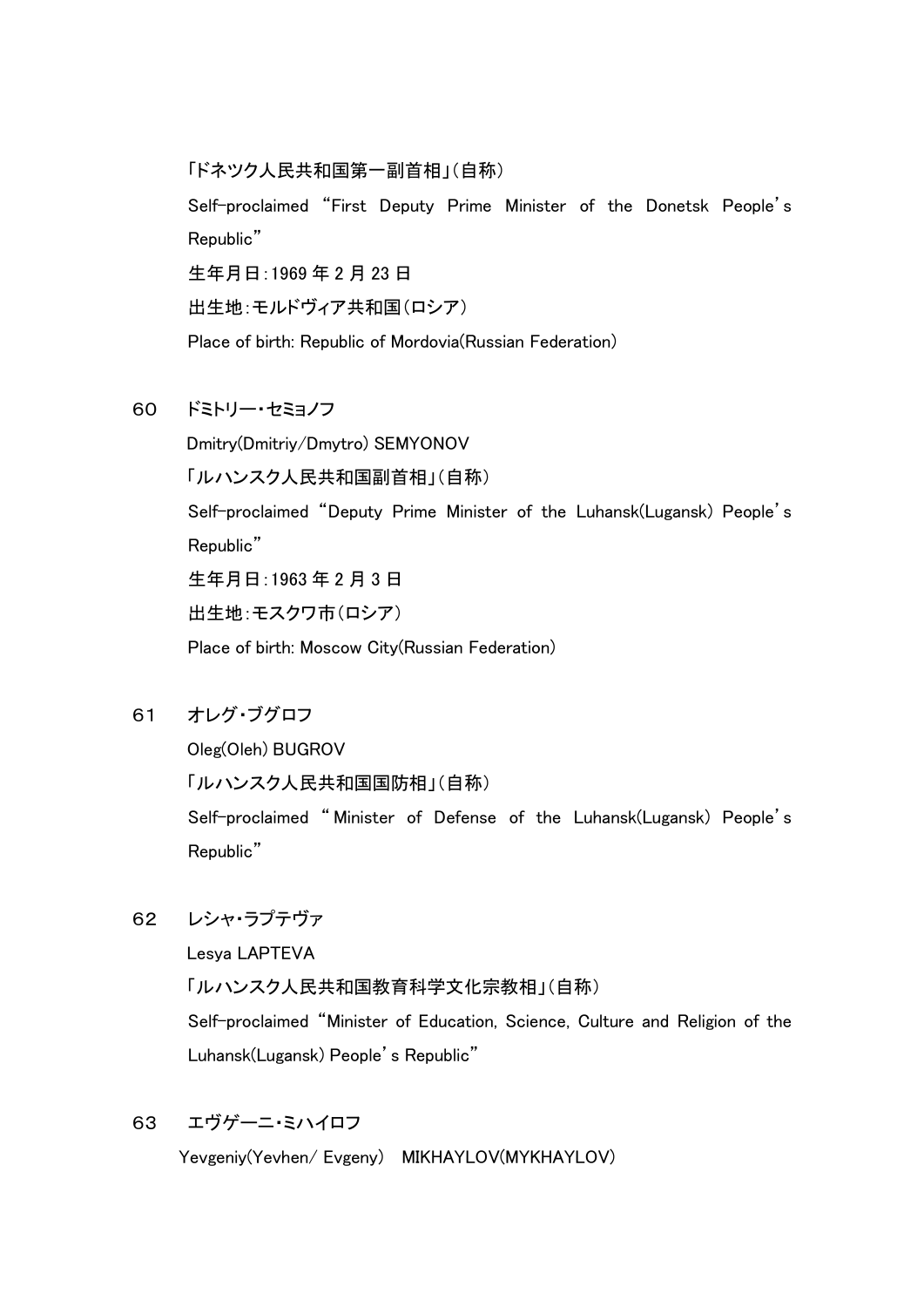「ドネツク人民共和国官房長官」(自称) Self-proclaimed "Head of the Administration for Government Affairs of the Donetsk People's Republic" 生年月日:1963 年 3 月 17 日 出生地:アルハンゲルスク州(ロシア) Place of birth: Arkhangelsk Region(Russian Federation)

## 64 イーゴリ・コステノク

Igor(Ihor) KOSTENOK 「ドネツク人民共和国教育相」(自称) Self-proclaimed "Minister of Education of the Donetsk People's Republic" 生年月日:1961 年 3 月 15 日 出生地:ドネツク州(ウクライナ) Place of birth: Donetsk Region(Ukraine)

65 エヴゲーニ・オルロフ

Yevgeniy(Yevhen/Evgeny) ORLOV 「ドネツク人民共和国議会議員」(自称) Self-proclaimed "Member of National Council of Donetsk People's Republic"

# 66 ヴラジスラフ・デイネゴ

Vladislav(Vladyslav) DEYNEGO 「ルハンスク人民共和国議会副議長」(自称) Self-proclaimed "Deputy Chairman of National Council of Luhansk(Lugansk) People's Republic" 生年月日:1964 年 3 月 12 日 出生地:スーミ州(ウクライナ) Place of birth: Sumy Region(Ukraine)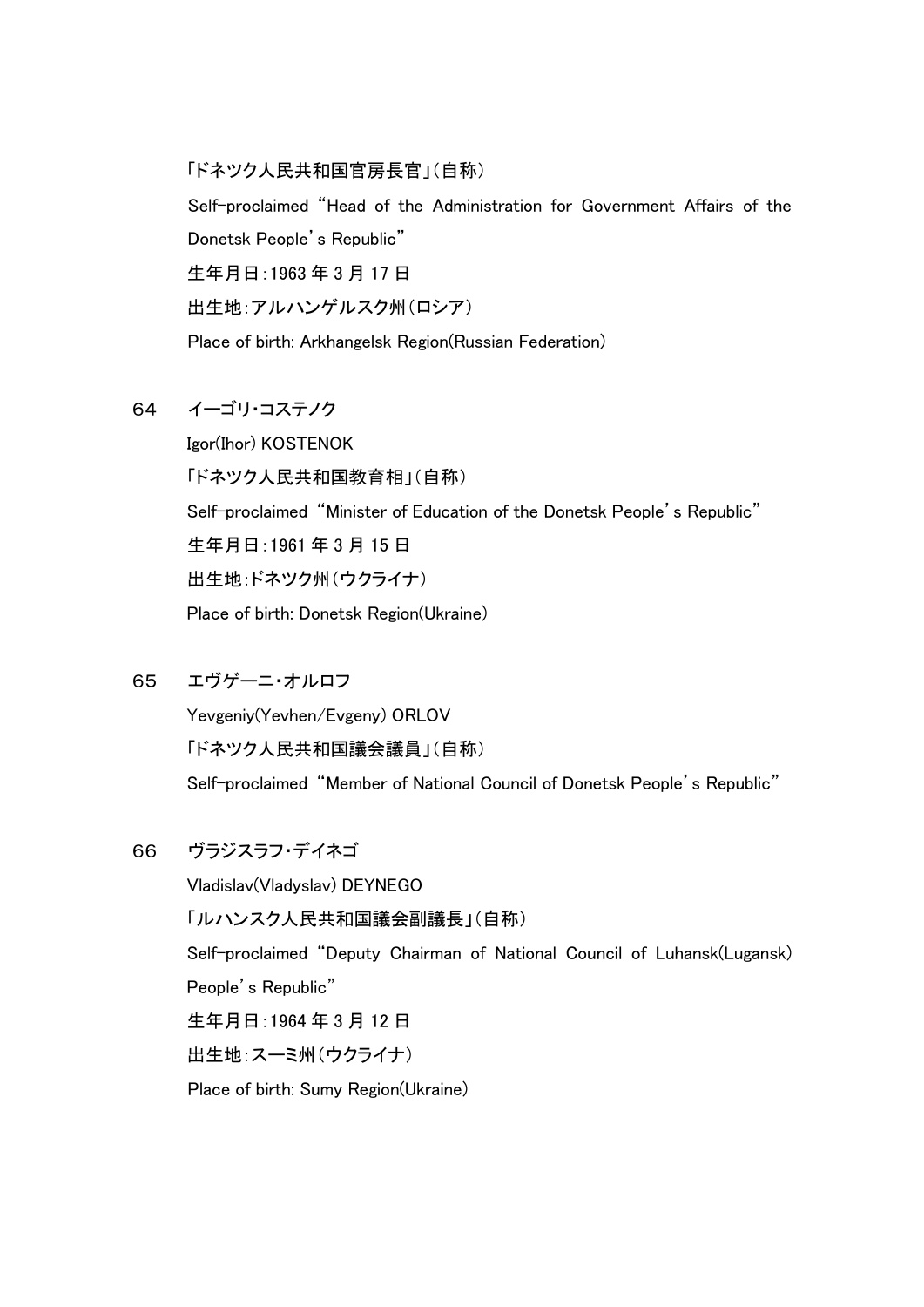#### 団体

## 3 「ルハンスク人民共和国」(自称)

Self-proclaimed "Luhansk(Lugansk) People's Republic" 所在地:Square Geroev Velikoy Otechestvennoy Voyny 3, Luhansk, Ukraine 電話番号:+380-642-58-58-88

## 4 「ドネツク人民共和国」(自称)

Self-proclaimed "Donetsk People's Republic" 所在地:83000, Pushkin Boulevard 34,Donetsk, Ukraine 電話番号:+380-99-954-05-63, +380-99-415-60-90

### 5 「ノヴォロシア連邦」(自称)

Self-proclaimed "Federal State of Novorossiya"

# 6 「大ドン軍」(自称)

Self-proclaimed "International Union of Public Associations 'Great Don Army'"

住所:346465 October (C) District, Street Shosseynaya 1, Rostov Region, Russia

電話番号:+7-908-178-65-57

### 7 「ソボル」(自称)

Self-proclaimed "Sobol" 住所: Kiev Street 4 (area bus station'Central'), Simferopol, Crimea 電話番号:+380-652-602-393

8 「ルハンスク親衛隊」(自称)

Self-proclaimed "Luhansk(Lugansk) Guard"